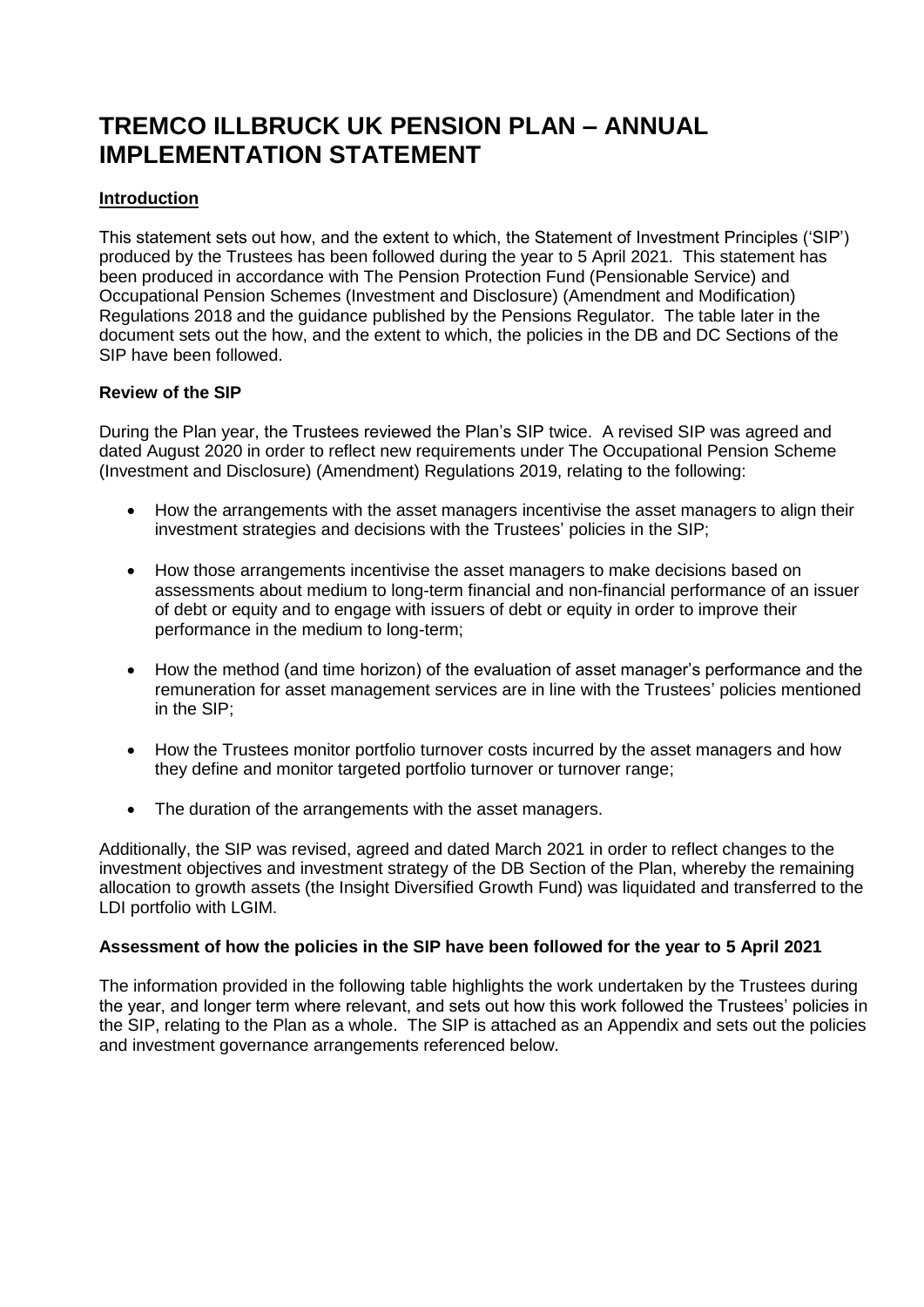|                | <b>Requirement</b>                                                                        | <b>Policy (Relevant SIP Section)</b>                                                                                                                                                                                                                                                                                                                                                                                                                                                                                                                                                                                                                                                                                                                                                                                                                                   | In the year to 5 April 2021                                                                                                                                                                                                                                                                                                                                                                                                                                                                                                                                                                                                                                                |
|----------------|-------------------------------------------------------------------------------------------|------------------------------------------------------------------------------------------------------------------------------------------------------------------------------------------------------------------------------------------------------------------------------------------------------------------------------------------------------------------------------------------------------------------------------------------------------------------------------------------------------------------------------------------------------------------------------------------------------------------------------------------------------------------------------------------------------------------------------------------------------------------------------------------------------------------------------------------------------------------------|----------------------------------------------------------------------------------------------------------------------------------------------------------------------------------------------------------------------------------------------------------------------------------------------------------------------------------------------------------------------------------------------------------------------------------------------------------------------------------------------------------------------------------------------------------------------------------------------------------------------------------------------------------------------------|
| $\mathbf{1}$   | Securing<br>compliance<br>with the legal<br>requirements<br>about choosing<br>investments | DB and DC Sections (1)<br>In considering the appropriate<br>investments for both the DB and DC<br>sections of the Plan, the Trustees have<br>obtained and considered the written<br>advice of their Investment Consultant,<br>Mercer Ltd, who is registered with the<br>appropriate regulator in relation to<br>investment services. The advice                                                                                                                                                                                                                                                                                                                                                                                                                                                                                                                        | <b>DB Section</b><br>During the year, the Trustees received<br>investment advice regarding the<br>changes to the Plan's investment<br>arrangements reflected in the changes<br>to the SIP, specifically the termination<br>of the Insight diversified growth<br>mandate in December 2020.<br><b>DC Section</b>                                                                                                                                                                                                                                                                                                                                                             |
|                |                                                                                           | received and arrangements implemented<br>are, in the Trustees' opinion, consistent<br>with the requirements of Section 36 of<br>the Pensions Act 1995 (as amended).<br>DC Section (3.1)<br>The Trustees recognise that members of<br>the Plan have differing investment<br>needs, and that these may change<br>during the course of their working lives.<br>The Trustees also recognise that<br>members have different attitudes to risk<br>and believe that members should make<br>their own investment decisions based on<br>their individual circumstances.<br>In making decisions, the Trustees have<br>taken appropriate, professional advice.<br>In the Trustees' opinion, this is<br>consistent with the requirements of<br>Section 36 of the Pensions Act 1995.<br>Following such advice, the Trustees<br>undertake dialogue from which a<br>decision is made. | No changes to the investments (i.e. the<br>funds available to members) took place<br>over the year, and hence there was no<br>requirement for formal investment<br>advice consistent with Section 36 of the<br>Pensions Act 1995.<br>Elements of investment governance,<br>including asset allocations have been<br>delegated to Mercer Workplace<br>Savings ('MWS') and as a result some<br>changes took place over the year<br>'under the bonnet'.<br>Annually, MWS review the continued<br>appropriateness of the investment<br>solutions underlying the Plan. The<br>most recent review took place in Q1<br>2021, which was presented to the<br>Trustees in June 2021. |
| $\overline{2}$ | Kinds of<br>investments to<br>be held                                                     | DB Section (2.1, 2.2 & 2.3)<br>The Trustees funding objective is that<br>the Plan has sufficient and appropriate<br>assets to pay its benefits as they fall due<br>(the technical provisions). Additional<br>objectives are as follows:<br>To achieve and maintain a funding<br>$\bullet$<br>level between 108% and 115% on<br>the 2020 Technical Provisions basis<br>with a view to the liabilities being<br>bought out by an insurance company<br>in 1 to 3 years' time.<br>To achieve an investment return on<br>$\bullet$<br>the Plan's assets which is compatible<br>with the level of risk considered<br>appropriate.                                                                                                                                                                                                                                            | <b>DB Section</b><br>The Trustees regard the basic<br>distribution of the assets to be<br>appropriate for the Plan's revised<br>objectives and liability profile. The<br>Trustees noted that interest rate and<br>inflation risks remained the key risks to<br>achieving the objectives.<br>The Trustees decided to reduce risk via<br>the termination of the allocation to<br>growth assets, in particular the removal<br>of the allocation to the diversified<br>growth fund. The Trustees are<br>comfortable that the Plan's DB assets<br>were predominantly invested in<br>regulated markets during the year and<br>that the policy on investment in                   |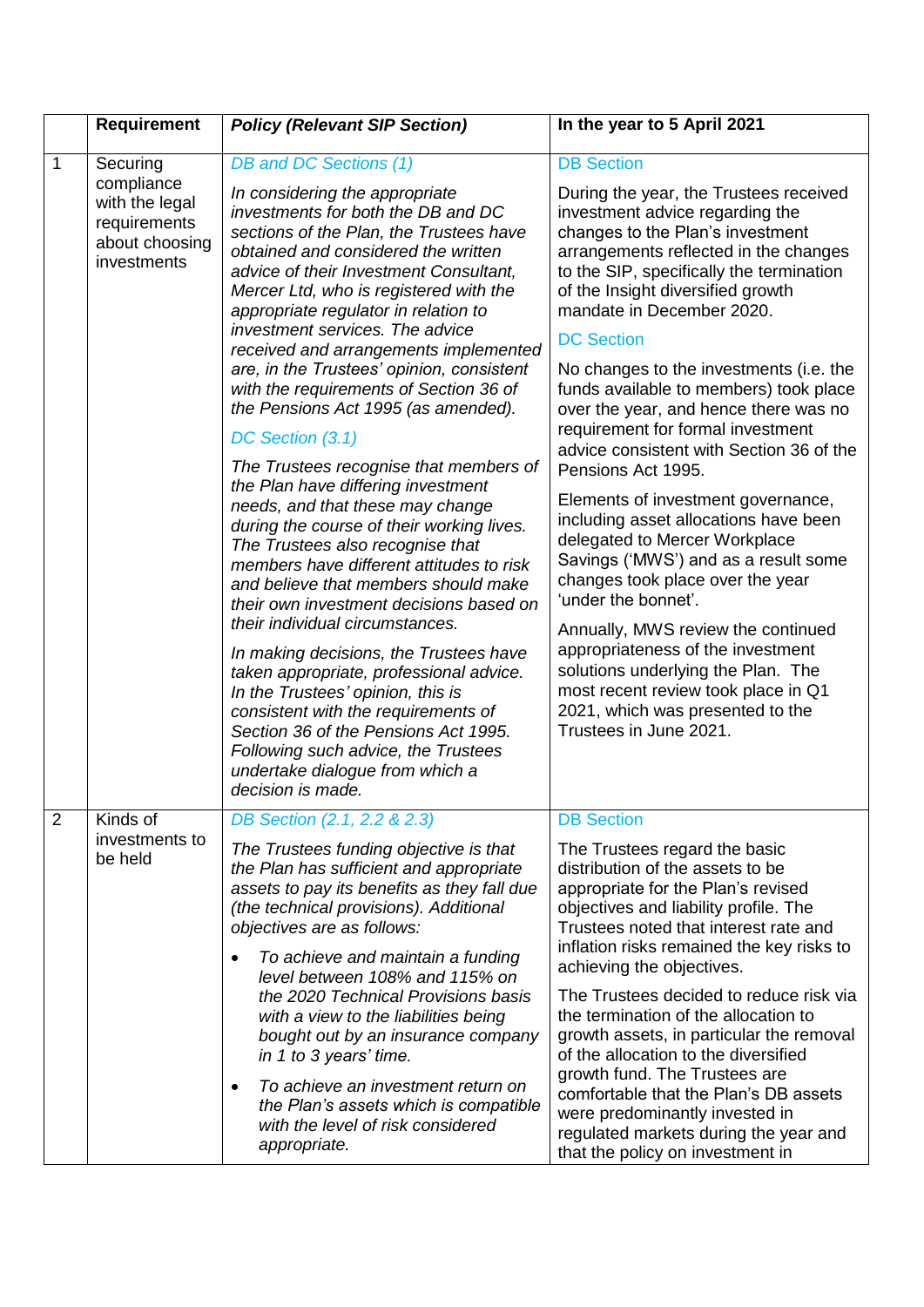|   |                                                             | To pay due regard to the Company's<br>$\bullet$<br>interest in the size and incidence of                                                                                                                                                                                                                                                                                                                                                                                                                                                                                                                                                                                                                                                                                                                                                                                                                        | securities issued by the Company was<br>followed.                                                                                                                                                                                                                                                                                                                                                                                                                                                                                                                                                                                                                                                                                                                                                                                                                      |
|---|-------------------------------------------------------------|-----------------------------------------------------------------------------------------------------------------------------------------------------------------------------------------------------------------------------------------------------------------------------------------------------------------------------------------------------------------------------------------------------------------------------------------------------------------------------------------------------------------------------------------------------------------------------------------------------------------------------------------------------------------------------------------------------------------------------------------------------------------------------------------------------------------------------------------------------------------------------------------------------------------|------------------------------------------------------------------------------------------------------------------------------------------------------------------------------------------------------------------------------------------------------------------------------------------------------------------------------------------------------------------------------------------------------------------------------------------------------------------------------------------------------------------------------------------------------------------------------------------------------------------------------------------------------------------------------------------------------------------------------------------------------------------------------------------------------------------------------------------------------------------------|
|   |                                                             | contribution payments.<br>Documents governing the investment<br>managers' appointments include a<br>number of guidelines which, among<br>other things, are designed to ensure that<br>only suitable investments are held by the<br>Plan. The managers are prevented from<br>investing in asset classes outside of their<br>mandate without the Trustees' prior<br>consent. The managers are registered<br>with the appropriate regulators.<br>The Trustees manage risks by allocating<br>all of the Plan's assets to LDI and<br>corporate bonds, which possess similar<br>characteristics to the Plan's liabilities.<br>The Trustees recognise the risks of<br>underperformance introduced by the use<br>of active managers but also recognise<br>the potential benefits of active<br>management. As such, a balanced<br>approach is taken, with half of the Plan's<br>corporate bond assets and the entire LDI | <b>DC Section</b><br>In addition to the MWS Strategy review<br>mentioned above, the Trustees<br>received quarterly investment<br>performance reports, monitoring each<br>fund's respective performance versus<br>an appropriate benchmark over both<br>short and longer-term periods.<br>The Trustees were satisfied with the<br>performance of the funds over the Plan<br>year, which have performed in line with<br>their underlying aims and objectives.<br>As such, the Trustees are comfortable<br>that the range of lifestyle arrangements<br>and self-select funds remain<br>appropriate for the Plan's membership.<br>As at the date of this Statement, the<br>Trustees are in the process of carrying<br>out their own strategy review, taking<br>into account membership<br>demographics, industry trends and the<br>self-select range available to members. |
|   |                                                             | portfolio managed on a passive (index<br>tracking) basis.<br>No direct investment is allowed in<br>securities issued by the Company or<br>affiliated companies (other than any<br>such securities held within a pooled fund<br>in which the Trustees invest).                                                                                                                                                                                                                                                                                                                                                                                                                                                                                                                                                                                                                                                   | The Trustees conduct an annual Value<br>for Members (VfM) assessment. At the<br>time of writing, the assessment for the<br>year to 5 April 2021 is under review.                                                                                                                                                                                                                                                                                                                                                                                                                                                                                                                                                                                                                                                                                                       |
|   |                                                             | DC Section (3.2)<br>The Trustees consider the<br>characteristics of a range of members<br>and their associated investment needs<br>when choosing which types of<br>investment to make available.<br>The range of funds offered include those                                                                                                                                                                                                                                                                                                                                                                                                                                                                                                                                                                                                                                                                    |                                                                                                                                                                                                                                                                                                                                                                                                                                                                                                                                                                                                                                                                                                                                                                                                                                                                        |
|   |                                                             | which offer the prospect of growth which<br>exceeds the rate of inflation in the long<br>term, as well as funds that provide<br>greater protection against changes in the<br>cost of securing retirement benefits or<br>volatile nominal market values.                                                                                                                                                                                                                                                                                                                                                                                                                                                                                                                                                                                                                                                         |                                                                                                                                                                                                                                                                                                                                                                                                                                                                                                                                                                                                                                                                                                                                                                                                                                                                        |
| 3 | The balance<br>between<br>different kinds<br>of investments | DB Section (2.4 & 2.6)<br>The Trustees have set a Plan specific<br>benchmark which will be expected over<br>the long term to achieve the investment<br>objectives.                                                                                                                                                                                                                                                                                                                                                                                                                                                                                                                                                                                                                                                                                                                                              | <b>DB</b> Section<br>The Plan's asset allocation is allowed to<br>deviate relative to the benchmark<br>allocation set within specified ranges.<br>The Trustees are comfortable that the<br>allocation, where it deviated from the<br>benchmark over the year, remained                                                                                                                                                                                                                                                                                                                                                                                                                                                                                                                                                                                                 |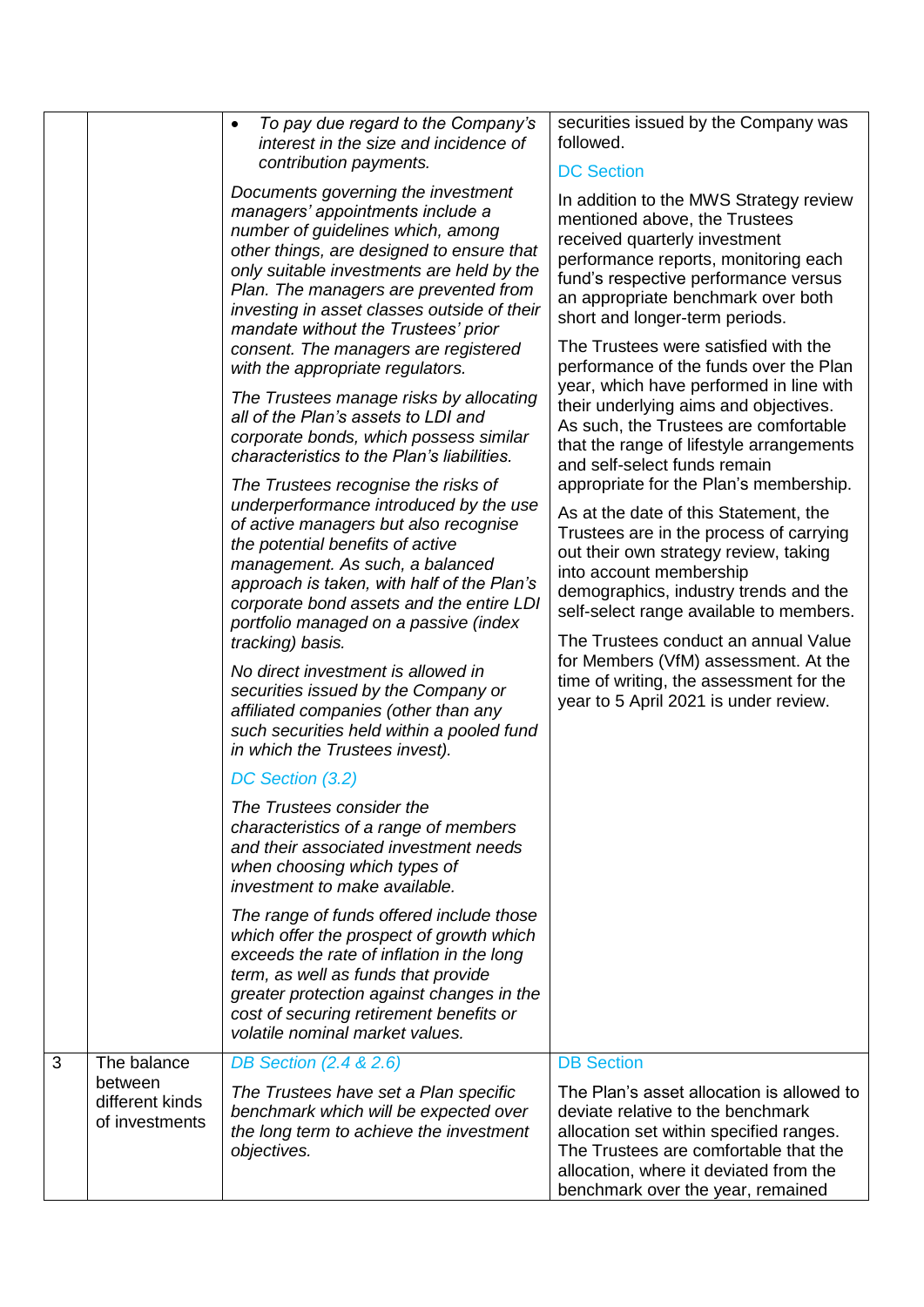|   |                                                                              | Within the DB Section, the Trustees<br>have put in place a rebalancing policy<br>that aims to retain the overall level of<br>strategic risk within acceptable limits<br>taking into account transactions costs<br>and to "bank" gains from outperforming<br>asset classes and re-distribute amongst<br>underperforming asset classes which<br>have breached their ranges.<br>The Trustees monitor the Plan's asset<br>allocation on a regular basis to ensure<br>that the allocations do not deviate<br>significantly from the benchmark.<br>DC Section (3.3)<br>The Trustees have considered the types<br>of assets and the different style of<br>investment management at their<br>disposal and believe that their<br>investment objectives will be met by<br>offering members a range of funds<br>across different asset classes as well as<br>giving members the options of active or<br>passive management, so that members<br>can choose their investment<br>arrangements according to their risk<br>tolerance and return expectations.<br>Members can combine the investment<br>funds in any proportion in order to<br>determine the balance between different<br>kinds of investments. This will also<br>determine the expected return on a<br>members' assets and should be related<br>to the members' own risk appetite and<br>tolerances. Each of the available finds is<br>considered to be diversified across a<br>reasonable number of underlying<br>holdings/issuers.<br>A default investment option is made | appropriate during the Plan year. No<br>rebalancing activities were carried out<br>over the year as a result of a breach in<br>the set policy ranges.<br><b>DC Section</b><br>The Trustees received investment<br>performance reports on a quarterly<br>basis which monitor the Plan's<br>investments.<br>The Plan's investments, including the<br>default investment option are reviewed<br>by the Trustees on a triennial basis,<br>with expected risk and return<br>requirements being considered as part<br>of the review.<br>As at the date of this Statement, the<br>Trustees are in the process of carrying<br>out the strategy review. |
|---|------------------------------------------------------------------------------|-----------------------------------------------------------------------------------------------------------------------------------------------------------------------------------------------------------------------------------------------------------------------------------------------------------------------------------------------------------------------------------------------------------------------------------------------------------------------------------------------------------------------------------------------------------------------------------------------------------------------------------------------------------------------------------------------------------------------------------------------------------------------------------------------------------------------------------------------------------------------------------------------------------------------------------------------------------------------------------------------------------------------------------------------------------------------------------------------------------------------------------------------------------------------------------------------------------------------------------------------------------------------------------------------------------------------------------------------------------------------------------------------------------------------------------------------------------------------------------------------------------------------------|------------------------------------------------------------------------------------------------------------------------------------------------------------------------------------------------------------------------------------------------------------------------------------------------------------------------------------------------------------------------------------------------------------------------------------------------------------------------------------------------------------------------------------------------------------------------------------------------------------------------------------------------|
|   |                                                                              | available should members not wish to<br>make their own investment decisions or<br>are not comfortable in doing so.                                                                                                                                                                                                                                                                                                                                                                                                                                                                                                                                                                                                                                                                                                                                                                                                                                                                                                                                                                                                                                                                                                                                                                                                                                                                                                                                                                                                          |                                                                                                                                                                                                                                                                                                                                                                                                                                                                                                                                                                                                                                                |
| 4 | Risks,                                                                       | DB Section (2.3)                                                                                                                                                                                                                                                                                                                                                                                                                                                                                                                                                                                                                                                                                                                                                                                                                                                                                                                                                                                                                                                                                                                                                                                                                                                                                                                                                                                                                                                                                                            | <b>Both Sections</b>                                                                                                                                                                                                                                                                                                                                                                                                                                                                                                                                                                                                                           |
|   | including the<br>ways in which<br>risks are to be<br>measured and<br>managed | The Trustees recognise the various risks<br>to which any pension scheme is<br>exposed. The Trustees have considered<br>these and adopted a policy on the<br>factors they consider to be financially<br>material when making decisions relating<br>to selection, retention and realisation of<br>investments over the Plan's anticipated                                                                                                                                                                                                                                                                                                                                                                                                                                                                                                                                                                                                                                                                                                                                                                                                                                                                                                                                                                                                                                                                                                                                                                                     | As detailed in the respective DB and<br>DC risk sections of the SIP, the<br>Trustees consider both quantitative and<br>qualitative measures for these risks<br>when deciding investment policies,<br>strategic asset allocation, the choice of<br>fund managers / funds / asset classes.<br>All monitoring activity detailed in the<br>SIP was undertaken during the Plan                                                                                                                                                                                                                                                                      |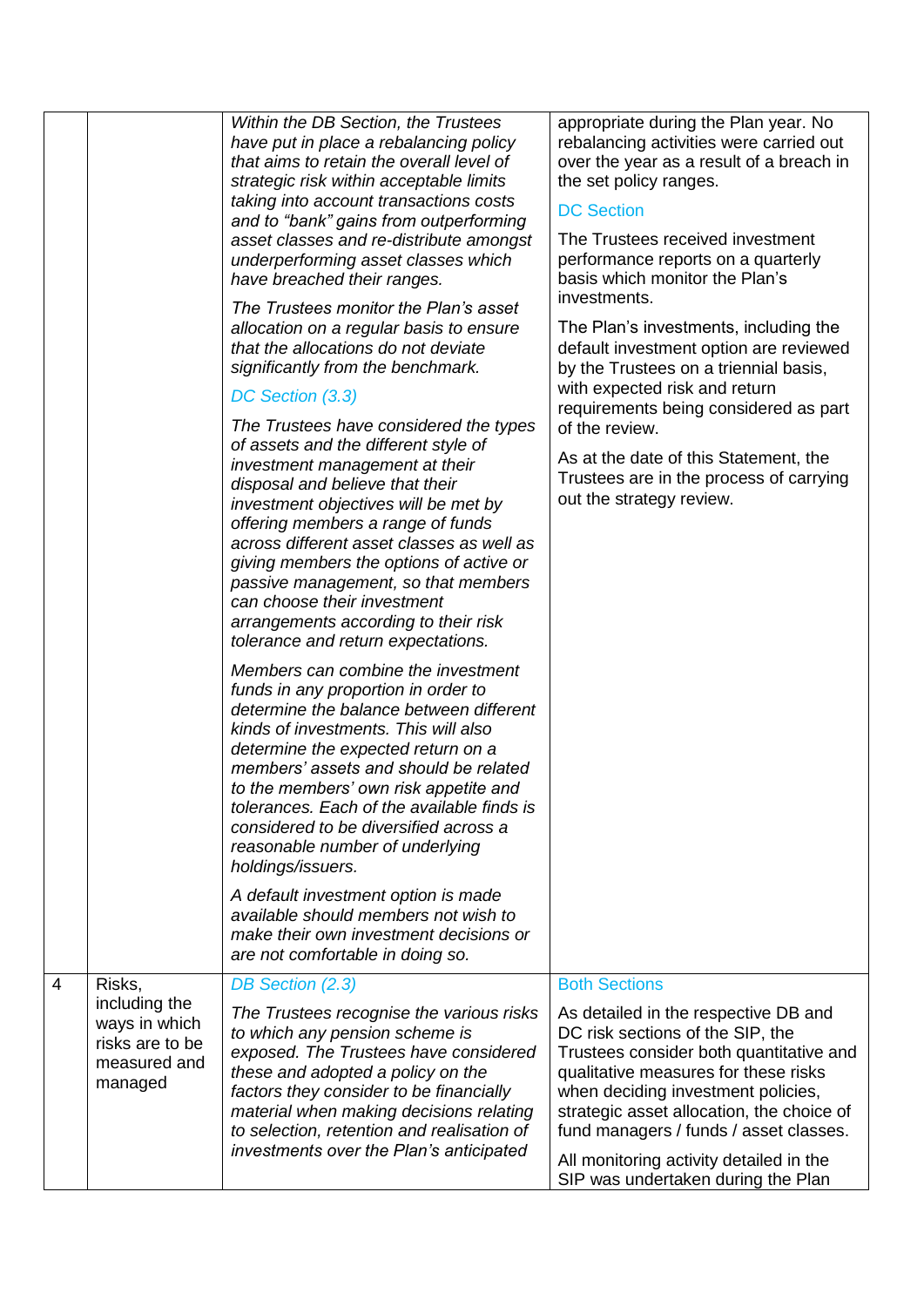|   |                                      | lifetime, including the Trustees' policy on<br>risk management.<br>The risks considered are documented in<br>the SIP.<br>DC Section (3.4)<br>There are various risks to which any<br>pension scheme is exposed, which the<br>Trustees believe may be financially<br>material to the Plan. The Trustees have<br>considered risk from several<br>perspectives over the Plan's anticipated<br>lifetime. The Trustees believe that the<br>appropriate time horizon within which to<br>assess these considerations should be<br>viewed at the member level. This will be<br>dependent on the member's age and<br>when they expect to take their benefits<br>from the Plan.<br>The primary risks considered are<br>documented in the SIP.                                                                                                                                                                                                                                                                                                                                                                                                                                                                                                        | year, and there were no issues to report<br>back.<br>Growth asset risk (the risk that growth<br>asset valuations fluctuate in an<br>uncorrelated way with the value of the<br>liabilities) and currency risk (resulting<br>from investments in overseas markets)<br>were removed following the termination<br>of the diversified growth portfolio<br>managed by Insight in December 2020.<br>No other changes were made to the<br>investment arrangements as a result of<br>these considerations.                                                                                                                                                                                                                                                                                                                                                                                                                                                                                              |
|---|--------------------------------------|--------------------------------------------------------------------------------------------------------------------------------------------------------------------------------------------------------------------------------------------------------------------------------------------------------------------------------------------------------------------------------------------------------------------------------------------------------------------------------------------------------------------------------------------------------------------------------------------------------------------------------------------------------------------------------------------------------------------------------------------------------------------------------------------------------------------------------------------------------------------------------------------------------------------------------------------------------------------------------------------------------------------------------------------------------------------------------------------------------------------------------------------------------------------------------------------------------------------------------------------|------------------------------------------------------------------------------------------------------------------------------------------------------------------------------------------------------------------------------------------------------------------------------------------------------------------------------------------------------------------------------------------------------------------------------------------------------------------------------------------------------------------------------------------------------------------------------------------------------------------------------------------------------------------------------------------------------------------------------------------------------------------------------------------------------------------------------------------------------------------------------------------------------------------------------------------------------------------------------------------------|
| 5 | Expected<br>return on<br>investments | DB Section (2.5)<br>Given the investment strategy adopted,<br>over the long term, the Trustees expect<br>to generate a return of approximately<br>0.3% p.a. above that which would have<br>been achieved had no investment risk<br>been taken within the portfolio (i.e. had it<br>invested solely in a portfolio of long<br>dated Government debt, which can be<br>used as a proxy for the growth of the<br>Plan's liabilities). It is recognised that<br>over the short term, performance may<br>deviate significantly from the long term<br>target and there are no guarantees that<br>such a return will be achieved.<br>The Trustees utilise a combination of<br>passive and actively managed portfolios,<br>therefore the Plan's assets are expected<br>to outperform the benchmark over long<br>term periods.<br>DC Section (3.3)<br>The Trustees have considered the types<br>of assets and the different style of<br>investment management at their<br>disposal and believe that their<br>investment objectives will be met by<br>offering members a range of funds<br>across different asset classes as well as<br>giving members the options of active or<br>passive management, so that members<br>can choose their investment | <b>DB Section</b><br>The investment performance report is<br>reviewed by the Trustees on 6-monthly<br>basis.<br>The investment performance report<br>includes how each investment manager<br>is delivering against their specific<br>mandates.<br>Over the 3 years to 31 December 2020<br>(the latest date available before the end<br>of the Plan year), the Plan returned<br>7.5% p.a., net of fees, relative to a<br>benchmark of 7.6% p.a.<br><b>DC Section</b><br>The Trustees monitor the performance<br>of the funds against their stated<br>objectives/benchmarks through<br>quarterly investment reports, this is<br>done at each meeting. The<br>performance reports also include the<br>Plan's investment adviser's manager<br>research ratings.<br>Over the 3 years to 31 March 2021, the<br>growth phase of the default investment<br>option (where the majority of the Plan's<br>assets are invested) returned 8.6% p.a.<br>net of fees, relative to a benchmark of<br>4.6% p.a. |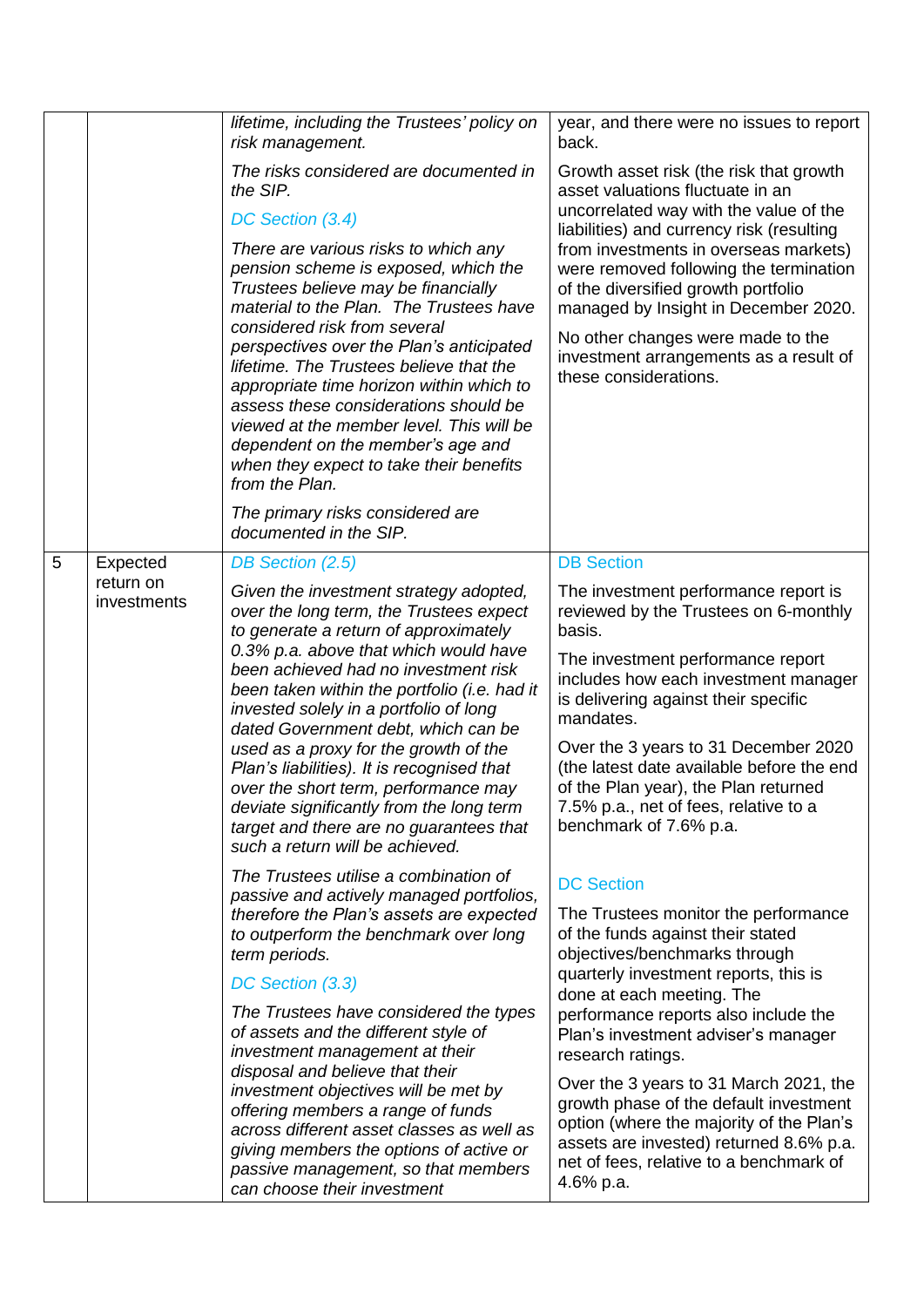|                |                                                                                                                                                                                                              | arrangements according to their risk<br>tolerance and return expectations.<br>Members can combine the investment<br>funds in any proportion in order to<br>determine the balance between different<br>kinds of investments. This will also<br>determine the expected return on<br>members' assets and should be related<br>to the members' own risk appetite and<br>tolerances.                                                                                                                                                                                                                                                   | The Trustees took no actions over the<br>year in respect of manager<br>appointments.                                                                                                                                                                                                                                                                                                                                                                                                                                                                                                                                                                                                                                                                                                                                                                                                                                                                                                                        |
|----------------|--------------------------------------------------------------------------------------------------------------------------------------------------------------------------------------------------------------|-----------------------------------------------------------------------------------------------------------------------------------------------------------------------------------------------------------------------------------------------------------------------------------------------------------------------------------------------------------------------------------------------------------------------------------------------------------------------------------------------------------------------------------------------------------------------------------------------------------------------------------|-------------------------------------------------------------------------------------------------------------------------------------------------------------------------------------------------------------------------------------------------------------------------------------------------------------------------------------------------------------------------------------------------------------------------------------------------------------------------------------------------------------------------------------------------------------------------------------------------------------------------------------------------------------------------------------------------------------------------------------------------------------------------------------------------------------------------------------------------------------------------------------------------------------------------------------------------------------------------------------------------------------|
| 6              | Realisation of<br>investments                                                                                                                                                                                | <b>DB</b> Section (6)<br>The Plan's investment managers have<br>discretion in the timing of realisation of<br>investments and in considerations<br>relating to the liquidity of those<br>investments within parameters stipulated<br>in the relevant appointment<br>documentation and pooled fund<br>prospectuses.<br>DC Section (6)<br>The Plan's investment managers have<br>discretion in the timing of realisation of<br>investments and in considerations<br>relating to the liquidity of those<br>investments within parameters stipulated<br>in the relevant appointment<br>documentation and pooled fund<br>prospectuses. | <b>DB Section</b><br>The Plan invests in pooled funds only.<br>Member contributions are used<br>primarily to fund the Plan's cashflow<br>requirements, reducing the risk of being<br>forced to sell assets to meet<br>expenditure. All disinvestments /<br>investments required for cashflow<br>purposes were sourced from / directed<br>to the L&G Sterling Liquidity Fund<br>during the year, in line with the<br>Trustees' default policy.<br><b>DC Section</b><br>The Trustees received administration<br>reports on a quarterly basis to ensure<br>that core financial transactions were<br>processed within service level<br>agreements and regulatory timelines.<br>All funds are daily dealt pooled<br>vehicles, accessed through an<br>insurance contract. These pooled<br>arrangements are themselves regulated<br>and underlying investments are mainly<br>invested in regulated markets.<br>Therefore, assets should be realisable<br>at short notice, based on member and<br>Trustees demands. |
| $\overline{7}$ | Financially<br>material<br>considerations<br>over the<br>appropriate<br>time horizon of<br>the<br>investments,<br>including how<br>those<br>considerations<br>are taken into<br>account in the<br>selection, | DB Section (2.3)<br>The Trustees consider financially<br>material considerations in the selection,<br>retention and realisation of investments.<br>Within the funds consideration of such<br>factors, including environmental, social<br>and governance factors, is delegated to<br>the investment manager.<br>DC Section (3.4)<br>The Trustees have considered risk from<br>a number of perspectives and believe<br>that the appropriate time horizon within<br>which to assess these risks should be                                                                                                                            | <b>DB Section</b><br>The investment performance report was<br>reviewed by the Trustees on a six-<br>monthly basis - this included<br>investment manager ratings (both<br>general and specific ESG) from the<br>investment advisers. The Trustees<br>were comfortable with the ratings<br>applied to the manager, and continued<br>to closely monitor these ratings and any<br>significant developments.<br>In considering ESG ratings the<br>Trustees considered the manager's                                                                                                                                                                                                                                                                                                                                                                                                                                                                                                                              |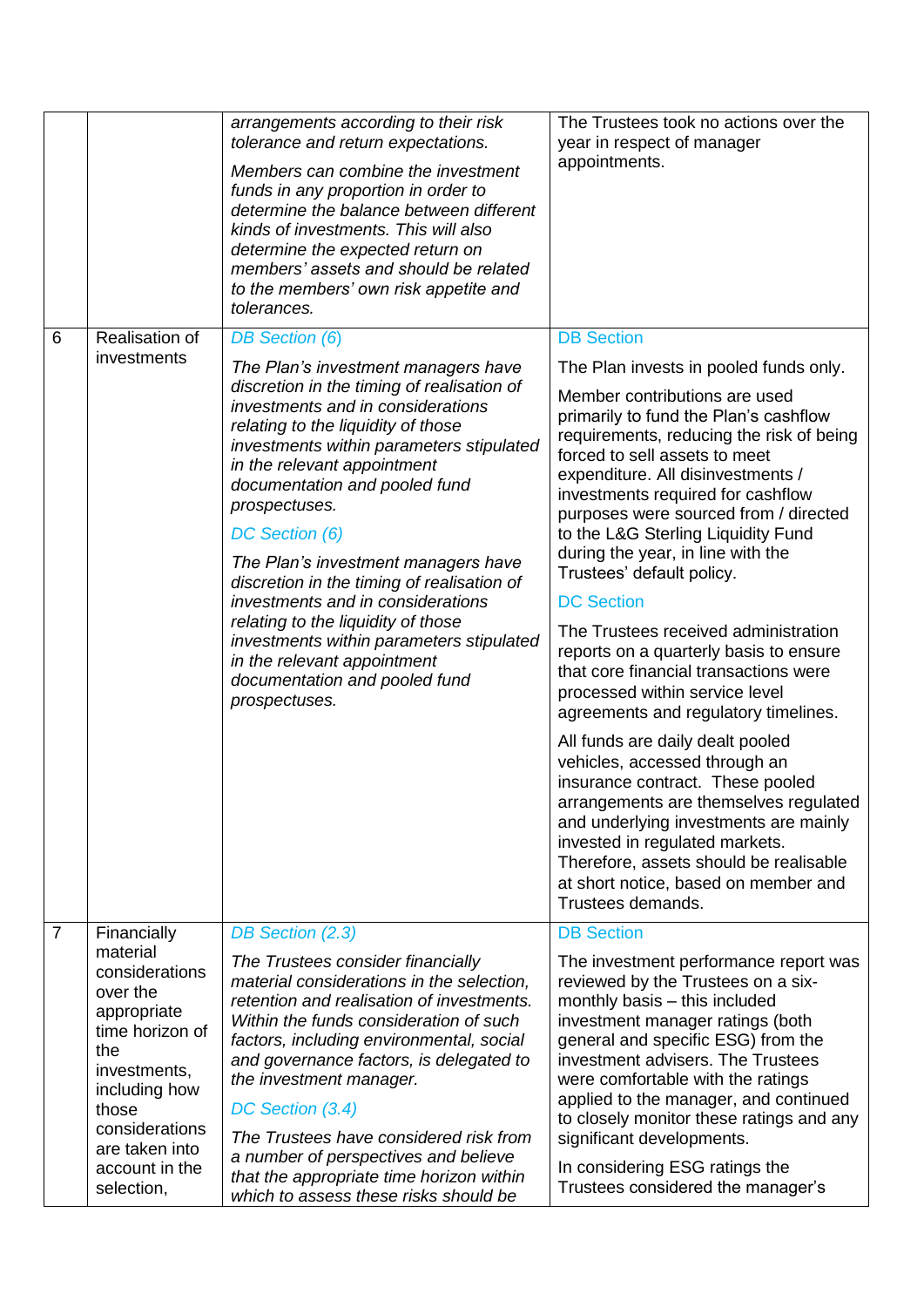|   | retention and<br>realisation of<br>investments                                                                  | viewed at the member level. This will be<br>dependent on the member's age and<br>when they expect to take their benefits<br>from the Plan. These considerations are<br>taken into account when making<br>decisions relating to the selection,<br>retention and realisation of investments.                                                                    | absolute rating and also how this<br>compares with other managers in the<br>same asset class noting that fixed<br>income managers have not had high<br>ESG ratings assigned by the<br>investment consultant due to the nature<br>of the asset class where there is less<br>scope to engage with the issuer of debt.                                                                                                                          |
|---|-----------------------------------------------------------------------------------------------------------------|---------------------------------------------------------------------------------------------------------------------------------------------------------------------------------------------------------------------------------------------------------------------------------------------------------------------------------------------------------------|----------------------------------------------------------------------------------------------------------------------------------------------------------------------------------------------------------------------------------------------------------------------------------------------------------------------------------------------------------------------------------------------------------------------------------------------|
|   |                                                                                                                 |                                                                                                                                                                                                                                                                                                                                                               | No changes to manager appointments<br>were made as a result of the Trustees'<br>ongoing assessment.                                                                                                                                                                                                                                                                                                                                          |
|   |                                                                                                                 |                                                                                                                                                                                                                                                                                                                                                               | <b>DC Section</b>                                                                                                                                                                                                                                                                                                                                                                                                                            |
|   |                                                                                                                 |                                                                                                                                                                                                                                                                                                                                                               | The Trustees review investment<br>performance on a regular basis via<br>investment performance reports – this<br>includes ratings (both general and ESG<br>specific) from the investment adviser.<br>All of the managers remained highly<br>rated during the year.                                                                                                                                                                           |
|   |                                                                                                                 |                                                                                                                                                                                                                                                                                                                                                               | If managers are not highly rated by the<br>investment adviser from an ESG<br>perspective, MWS will engage with<br>those managers to improve ESG<br>practices, or replace these managers<br>with more highly rated managers. This<br>is in line with their Sustainable<br>Investment Policy.                                                                                                                                                  |
|   |                                                                                                                 |                                                                                                                                                                                                                                                                                                                                                               | If ratings, either general or ESG, are<br>downgraded, MWS will look to find a<br>suitable alternative where appropriate.                                                                                                                                                                                                                                                                                                                     |
|   |                                                                                                                 |                                                                                                                                                                                                                                                                                                                                                               | The Plan's SIP includes the Trustees'<br>policy on Environmental, Social and<br>Governance ('ESG') factors,<br>stewardship and Climate Change. This<br>policy sets out the Trustees' beliefs on<br>ESG and climate change and the<br>processes followed by the Trustees in<br>relation to voting rights and<br>stewardship. The Trustees keep their<br>policies under regular review with the<br>SIP subject to review at least triennially. |
| 8 | The extent (if                                                                                                  | DB and DC Sections (7)                                                                                                                                                                                                                                                                                                                                        | <b>Both Sections</b>                                                                                                                                                                                                                                                                                                                                                                                                                         |
|   | at all) to which<br>non-financial<br>matters are<br>taken into<br>account in the<br>selection,<br>retention and | The Trustees periodically review the<br>responsible investment policies of the<br>appointed investment manager(s). The<br>Trustees will, where it is deemed<br>necessary, engage the manager(s) in<br>discussion on their policies. It will<br>however be made clear to the<br>manager(s) that any decisions taken by<br>the manager(s) should be in the best | No member views related to<br>investments were received during the<br>Plan year.                                                                                                                                                                                                                                                                                                                                                             |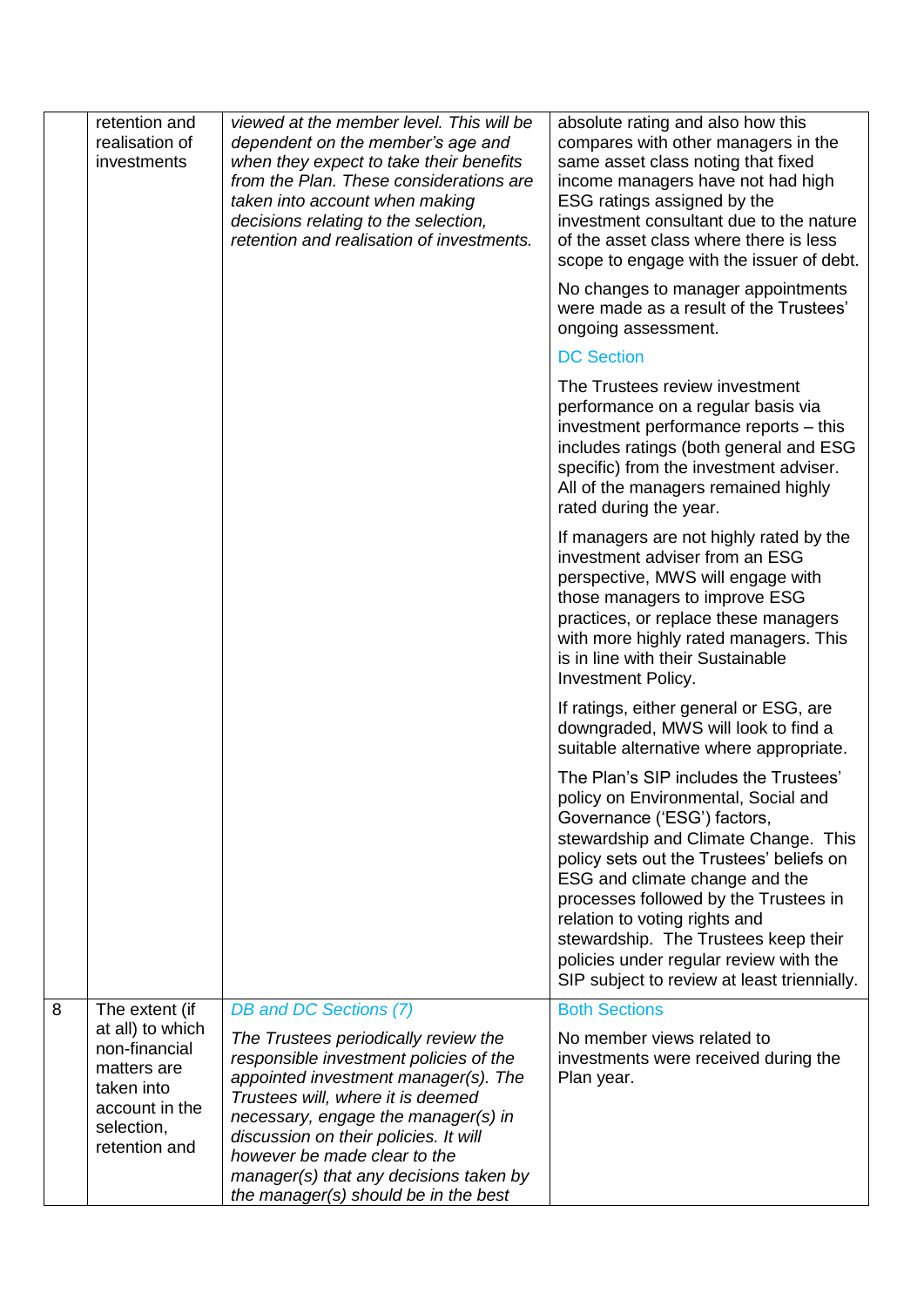|   | realisation of<br>investments                                                 | long term financial interest of the Plan<br>and its members.                                                                                                                                                                                                                                                                                                                         |                                                                                                                                                                                                                                                                                                                                                                    |
|---|-------------------------------------------------------------------------------|--------------------------------------------------------------------------------------------------------------------------------------------------------------------------------------------------------------------------------------------------------------------------------------------------------------------------------------------------------------------------------------|--------------------------------------------------------------------------------------------------------------------------------------------------------------------------------------------------------------------------------------------------------------------------------------------------------------------------------------------------------------------|
|   |                                                                               | The Trustees have not set any ESG<br>related investment restrictions on the<br>appointed investment manager(s) in<br>relation to particular products or<br>activities, but may consider this in future.                                                                                                                                                                              |                                                                                                                                                                                                                                                                                                                                                                    |
|   |                                                                               | Member views are not taken into<br>account in the selection, retention and<br>realisation of investments but the<br>Trustees retain the right to seek member<br>views in future.                                                                                                                                                                                                     |                                                                                                                                                                                                                                                                                                                                                                    |
|   |                                                                               | In selecting any new or replacement<br>investment manager(s), the Trustees will<br>explicitly consider, where relevant,<br>potential managers' approaches to<br>responsible investment and the extent to<br>which managers integrate ESG issues in<br>the investment process as a factor in<br>their decision making.                                                                |                                                                                                                                                                                                                                                                                                                                                                    |
|   |                                                                               | DC Section (3.4)                                                                                                                                                                                                                                                                                                                                                                     |                                                                                                                                                                                                                                                                                                                                                                    |
|   |                                                                               | Member views on non-financial matters<br>(where "non-financial" include members'<br>ethical views separate from financial<br>considerations such as financially<br>material ESG issues), are not taken into<br>account in the selection, retention and<br>realisation of investments. However, the<br>Trustees have made two funds available<br>which members are able to invest in: |                                                                                                                                                                                                                                                                                                                                                                    |
|   |                                                                               | - A UK equity fund which screens out<br>companies that are deemed to do<br>unacceptable harm to people, animals or<br>the environment.                                                                                                                                                                                                                                               |                                                                                                                                                                                                                                                                                                                                                                    |
|   |                                                                               | - A global equity fund which invests in<br>companies whose business is deemed<br>to be compliant with the principles of<br>Shariah Law.                                                                                                                                                                                                                                              |                                                                                                                                                                                                                                                                                                                                                                    |
| 9 | The exercise of                                                               | DB and DC Sections (7)                                                                                                                                                                                                                                                                                                                                                               | <b>DB Section</b>                                                                                                                                                                                                                                                                                                                                                  |
|   | the rights<br>(including<br>voting rights)<br>attaching to the<br>investments | Investment managers are expected to<br>evaluate these factors, including climate<br>change considerations, and exercise<br>voting rights and stewardship obligations<br>attached to the investments in line with<br>their own corporate governance policies<br>and current best practice.                                                                                            | The Trustees delegate their voting<br>rights to the investment managers,<br>indirectly through owing units in a<br>pooled fund. During the year, the Plan<br>held shares in the diversified growth<br>fund managed by Insight, which held<br>some voting rights in relation to<br>infrastructure assets. Further details are<br>set out in the next section below. |
|   |                                                                               |                                                                                                                                                                                                                                                                                                                                                                                      |                                                                                                                                                                                                                                                                                                                                                                    |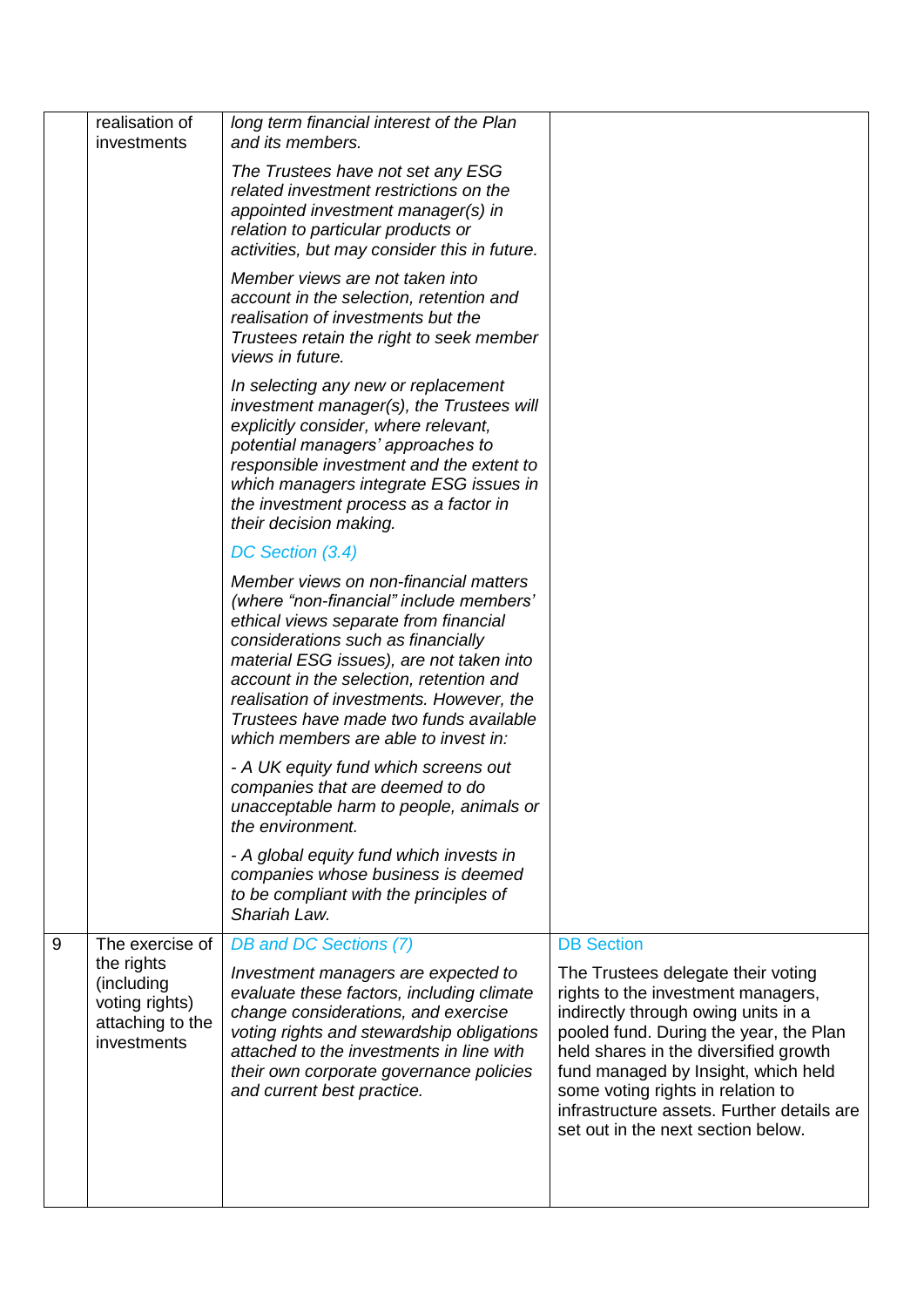|    |                                                                                                                                                                           |                                                                                                                                                                                                                                                                                                                                                                                                                                                                                                                                                     | <b>DC Section</b>                                                                                                                                                                                                                                                                                                                                                                                                                                                                                    |
|----|---------------------------------------------------------------------------------------------------------------------------------------------------------------------------|-----------------------------------------------------------------------------------------------------------------------------------------------------------------------------------------------------------------------------------------------------------------------------------------------------------------------------------------------------------------------------------------------------------------------------------------------------------------------------------------------------------------------------------------------------|------------------------------------------------------------------------------------------------------------------------------------------------------------------------------------------------------------------------------------------------------------------------------------------------------------------------------------------------------------------------------------------------------------------------------------------------------------------------------------------------------|
|    |                                                                                                                                                                           |                                                                                                                                                                                                                                                                                                                                                                                                                                                                                                                                                     | The exercising of voting rights is<br>delegated to MWS.                                                                                                                                                                                                                                                                                                                                                                                                                                              |
|    |                                                                                                                                                                           |                                                                                                                                                                                                                                                                                                                                                                                                                                                                                                                                                     | Over the Plan year, the Trustees have<br>not actively challenged the investment<br>managers on their voting activity.                                                                                                                                                                                                                                                                                                                                                                                |
|    |                                                                                                                                                                           |                                                                                                                                                                                                                                                                                                                                                                                                                                                                                                                                                     | Voting activity information for funds<br>where the Plan has equity exposure is<br>summarised in the appendix.                                                                                                                                                                                                                                                                                                                                                                                        |
| 10 | Undertaking                                                                                                                                                               | DB and DC Sections (7)                                                                                                                                                                                                                                                                                                                                                                                                                                                                                                                              | <b>DB Section</b>                                                                                                                                                                                                                                                                                                                                                                                                                                                                                    |
|    | engagement<br>activities in                                                                                                                                               | The Trustees periodically review the                                                                                                                                                                                                                                                                                                                                                                                                                                                                                                                | No specific activity took place.                                                                                                                                                                                                                                                                                                                                                                                                                                                                     |
|    | respect of the                                                                                                                                                            | responsible investment policies of the                                                                                                                                                                                                                                                                                                                                                                                                                                                                                                              | <b>DC Section</b>                                                                                                                                                                                                                                                                                                                                                                                                                                                                                    |
|    | investments<br>(including the<br>methods by<br>which, and the<br>circumstances                                                                                            | appointed investment manager(s). The<br>Trustees will, where it is deemed<br>necessary, engage the manager(s) in<br>discussion on their policies. It will<br>however be made clear to the                                                                                                                                                                                                                                                                                                                                                           | Where underlying investment managers<br>are not meeting expectations, the<br>Trustees expect MWS to engage with<br>these managers.                                                                                                                                                                                                                                                                                                                                                                   |
|    | under which,<br>trustees would<br>monitor and<br>engage with<br>relevant<br>persons about                                                                                 | manager(s) that any decisions taken by<br>the manager(s) should be in the best<br>long term financial interest of the Plan<br>and its members.                                                                                                                                                                                                                                                                                                                                                                                                      | Over the Plan year, the Trustees<br>remained satisfied that the contractual<br>arrangement in place with Aviva and<br>MWS remained appropriate.                                                                                                                                                                                                                                                                                                                                                      |
|    | relevant<br>matters)                                                                                                                                                      |                                                                                                                                                                                                                                                                                                                                                                                                                                                                                                                                                     |                                                                                                                                                                                                                                                                                                                                                                                                                                                                                                      |
| 11 | How the                                                                                                                                                                   | DB and DC Sections (8.1)                                                                                                                                                                                                                                                                                                                                                                                                                                                                                                                            | <b>DB Section</b>                                                                                                                                                                                                                                                                                                                                                                                                                                                                                    |
|    | arrangement<br>with the asset<br>manager<br>incentivises the<br>asset manager<br>to align its<br>investment<br>strategy and<br>decisions with<br>the trustees<br>policies | As the Trustees invest in multi-client<br>pooled investment vehicles, they accept<br>that they have no ability to specify the<br>risk profile and return targets of the<br>funds, but appropriate mandates can be<br>selected to align with the overall<br>investment strategy. The Trustees will<br>therefore select vehicles that best align<br>with their own policy in terms of<br>investment objectives and guidelines.<br>The investment managers are<br>incentivised by the knowledge that the<br>Trustees will review their appointment if, | Following a review of the Plan's<br>investment strategy in November 2020,<br>the Trustees decided to reduce risk via<br>the termination of the allocation to<br>growth assets as these were felt no<br>longer required to meet the Trustees'<br>funding and investment objectives. The<br>Trustees subsequently terminated the<br>appointment of Insight, who managed a<br>diversified growth fund on behalf of the<br>Plan, as this fund was no longer<br>consistent with the Trustees' objectives. |
|    |                                                                                                                                                                           | over time, they do not meet<br>expectations.<br>Investment managers are appointed<br>based on their capabilities and,                                                                                                                                                                                                                                                                                                                                                                                                                               | The Trustees will continue to review the<br>alignment of their policies with the<br>investment managers' arrangements<br>going forward, and will take corrective                                                                                                                                                                                                                                                                                                                                     |
|    |                                                                                                                                                                           | therefore, their perceived likelihood of                                                                                                                                                                                                                                                                                                                                                                                                                                                                                                            | action if inconsistencies are identified.                                                                                                                                                                                                                                                                                                                                                                                                                                                            |
|    |                                                                                                                                                                           | achieving the expected return and risk<br>characteristics required for the asset                                                                                                                                                                                                                                                                                                                                                                                                                                                                    | <b>DC Section</b>                                                                                                                                                                                                                                                                                                                                                                                                                                                                                    |
|    |                                                                                                                                                                           | class for which they are selected to<br>manage over a suitable time horizon.                                                                                                                                                                                                                                                                                                                                                                                                                                                                        | The Trustees access funds through the<br>MWS insurance platform. MWS<br>appoints underlying investment<br>managers and the Trustees select<br>funds from external investment                                                                                                                                                                                                                                                                                                                         |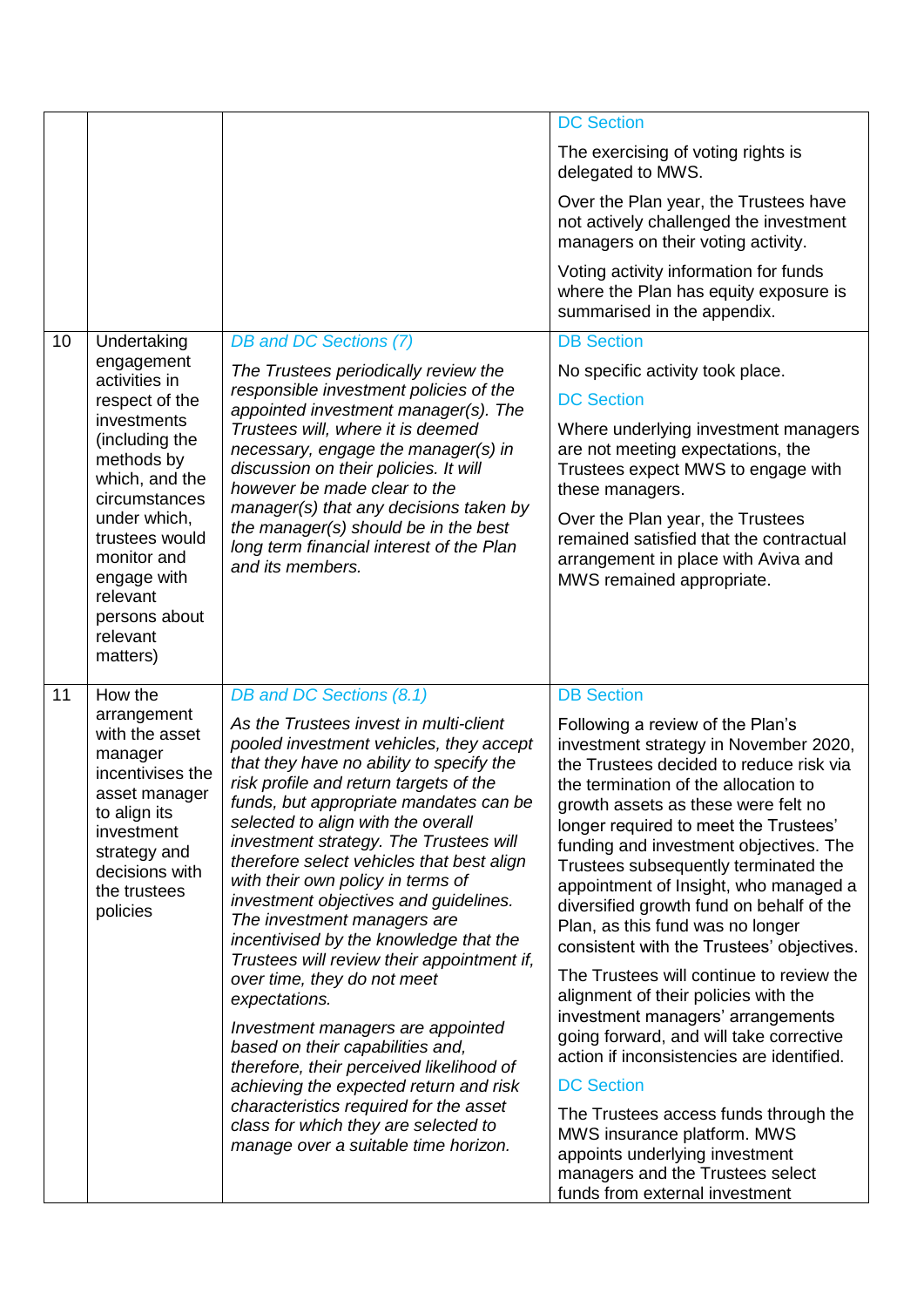|    |                                                                                                                          |                                                                                                                                                                                                                                                                                                                                               | managers based on their capabilities,<br>and therefore the perceived likelihood<br>of achieving the expected return and<br>risk characteristics required. Mercer's<br>manager research ratings reflect<br>Mercer's forward-looking assessment of<br>a manager's ability to meet or exceed<br>their objectives.             |
|----|--------------------------------------------------------------------------------------------------------------------------|-----------------------------------------------------------------------------------------------------------------------------------------------------------------------------------------------------------------------------------------------------------------------------------------------------------------------------------------------|----------------------------------------------------------------------------------------------------------------------------------------------------------------------------------------------------------------------------------------------------------------------------------------------------------------------------|
|    |                                                                                                                          |                                                                                                                                                                                                                                                                                                                                               | The Trustees will continue to review the<br>alignment of their policies with the<br>investment managers' arrangements<br>going forward, and will take corrective<br>action if inconsistencies are identified.                                                                                                              |
| 12 | How the                                                                                                                  | DB and DC Sections (8.2)                                                                                                                                                                                                                                                                                                                      | <b>DB Section</b>                                                                                                                                                                                                                                                                                                          |
|    | arrangement<br>incentivises the<br>asset manager<br>to make<br>decisions<br>based on<br>assessments<br>about medium      | The Trustees do not have a policy about<br>making investment decisions based on<br>their assessment of the performance of<br>an issuer of debt or equity. Instead,<br>assessments of the medium to long-term<br>financial and non-financial performance<br>of an issuer are made by the investment                                            | During the year, the Trustees remained<br>comfortable that the arrangements in<br>place with their investment managers<br>continued to provide adequate incentive<br>for the managers to make decisions<br>based on medium to long-term financial<br>and non-financial performance.                                        |
|    | to long-term<br>financial and<br>non-financial<br>performance of<br>an issuer of<br>debt or equity                       | managers, where applicable. These<br>managers may be in a position to<br>engage directly with such issuers in<br>order to improve their performance in the<br>medium to long term.                                                                                                                                                            | The Trustees are working towards<br>securing the Plan's liabilities with an<br>insurance company, and will continue<br>to review whether the existing manager<br>appointments are consistent with this<br>objective.                                                                                                       |
|    | and to engage<br>with issuers of                                                                                         |                                                                                                                                                                                                                                                                                                                                               | <b>DC Section</b>                                                                                                                                                                                                                                                                                                          |
|    | debt or equity<br>in order to<br>improve their<br>performance in<br>the medium to<br>long-term.                          |                                                                                                                                                                                                                                                                                                                                               | The Trustees expect all underlying<br>managers to incorporate the<br>consideration of longer-term factors,<br>such as ESG, into their decision making<br>process where appropriate, and remain<br>comfortable that this is the case.                                                                                       |
|    |                                                                                                                          |                                                                                                                                                                                                                                                                                                                                               | The Trustees' focus is on longer-term<br>performance but shorter-term<br>performance is monitored to ensure any<br>concerns can be identified in a timely<br>manner. The Trustees reviewed<br>performance of the funds on a quarterly<br>basis. The fund range is formally<br>reviewed on at least a triennial basis.      |
| 13 | How the                                                                                                                  | DB and DC Sections (8.3)                                                                                                                                                                                                                                                                                                                      | <b>Both Sections</b>                                                                                                                                                                                                                                                                                                       |
|    | method (and<br>time horizon) of<br>the evaluation<br>of the asset<br>manager's<br>performance<br>and the<br>remuneration | As part of regular reporting to the<br>Trustees, within the DB Section of the<br>Plan the Trustees receive performance<br>reports on a six-monthly basis from their<br><b>Investment Consultant, and within the</b><br>DC Section, the Trustees receive<br>investment reports on a quarterly basis.<br>For both sections, the Trustees review | During the year, the Trustees received<br>performance reports from their<br>investment consultant on a six-monthly<br>(DB Section) and quarterly (DC<br>Section) basis. The Trustees reviewed<br>both the absolute performance and the<br>relative performance against a suitable<br>index used as the benchmark, on a net |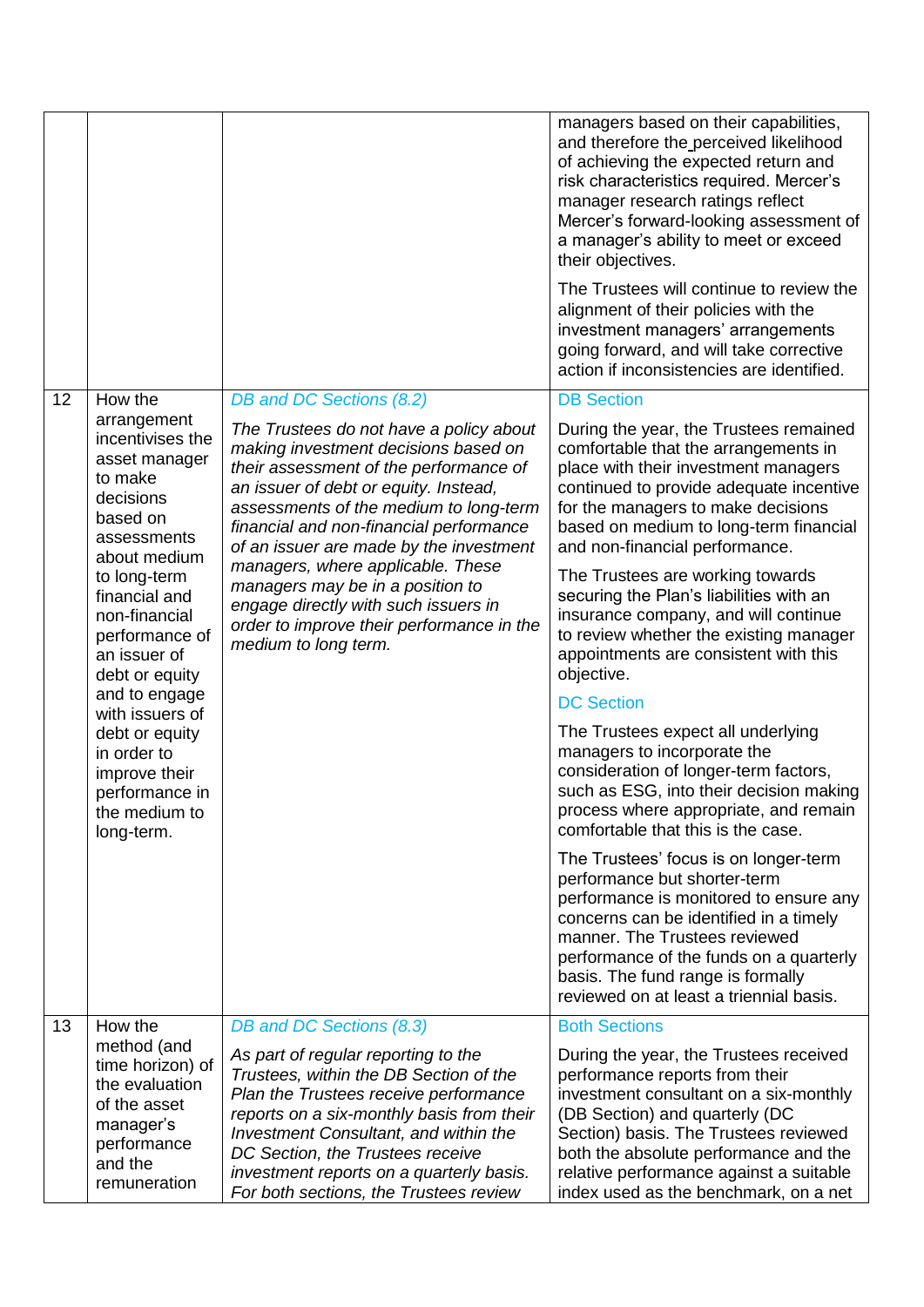|    | for asset<br>management<br>services are in<br>line with the<br>trustees'<br>policies    | the absolute performance and relative<br>performance against a suitable index<br>used as the benchmark over various<br>time periods. The Trustees' focus is on<br>long-term performance but will put a<br>manager 'on watch' if there are short-<br>term performance concerns.<br>The investment managers are<br>remunerated by way of a fee calculated<br>as a percentage of assets under<br>management. In each case, the principal<br>incentive is for the investment manager<br>to retain their appointment (in full), by<br>achieving their objectives, in order to<br>continue to receive their fee in full. | of fees basis, and did not draw any<br>concerns around short or long-term<br>performance of any of the Plan's<br>investment managers.<br>Over the year, there were no changes<br>to the remuneration arrangements with<br>any of the Plan's investment managers.<br>Within the DC Section, the charges that<br>members pay are reviewed annually as<br>part of the annual value for money<br>assessment to ensure they continue to<br>represent value for members. |
|----|-----------------------------------------------------------------------------------------|--------------------------------------------------------------------------------------------------------------------------------------------------------------------------------------------------------------------------------------------------------------------------------------------------------------------------------------------------------------------------------------------------------------------------------------------------------------------------------------------------------------------------------------------------------------------------------------------------------------------|--------------------------------------------------------------------------------------------------------------------------------------------------------------------------------------------------------------------------------------------------------------------------------------------------------------------------------------------------------------------------------------------------------------------------------------------------------------------|
|    |                                                                                         | Investment managers are not<br>remunerated based on portfolio turnover.                                                                                                                                                                                                                                                                                                                                                                                                                                                                                                                                            |                                                                                                                                                                                                                                                                                                                                                                                                                                                                    |
| 14 | How the                                                                                 | DB and DC Sections (8.4)                                                                                                                                                                                                                                                                                                                                                                                                                                                                                                                                                                                           | <b>DB Section</b>                                                                                                                                                                                                                                                                                                                                                                                                                                                  |
|    | trustees<br>monitor<br>portfolio<br>turnover costs<br>incurred by the<br>asset manager, | The Trustees do not currently monitor<br>portfolio turnover costs in respect of the<br>DB Section, and have no set portfolio<br>turnover targets.<br>For the DC Section, transaction costs,                                                                                                                                                                                                                                                                                                                                                                                                                        | At present, the Trustees do not monitor<br>portfolio turnover costs, instead opting<br>to monitor the performance of their<br>investment managers net of the impact<br>of such costs.                                                                                                                                                                                                                                                                              |
|    | and how they                                                                            | which include portfolio turnover costs,                                                                                                                                                                                                                                                                                                                                                                                                                                                                                                                                                                            | <b>DC Section</b>                                                                                                                                                                                                                                                                                                                                                                                                                                                  |
|    | define and<br>monitor<br>targeted<br>portfolio<br>turnover or<br>turnover range.        | are monitored and assessed within the<br>annual Value for Money ("VfM")<br>assessment.                                                                                                                                                                                                                                                                                                                                                                                                                                                                                                                             | Portfolio turnover costs for each of the<br>funds are reviewed on an annual basis<br>as part of the annual VfM assessment.<br>The ability to assess the<br>appropriateness of these costs is<br>limited by the availability of data.                                                                                                                                                                                                                               |
|    |                                                                                         |                                                                                                                                                                                                                                                                                                                                                                                                                                                                                                                                                                                                                    | The Trustees will continue to monitor<br>industry developments in how to assess<br>these costs and will incorporate this in<br>future assessments. Importantly,<br>performance is reviewed net of portfolio<br>turnover costs.                                                                                                                                                                                                                                     |
| 15 | The duration of                                                                         | DB and DC Sections (8.5)                                                                                                                                                                                                                                                                                                                                                                                                                                                                                                                                                                                           | <b>DB Section</b>                                                                                                                                                                                                                                                                                                                                                                                                                                                  |
|    | the<br>arrangement<br>with the asset<br>manager                                         | The Trustees are long-term investors<br>and are not looking to change the<br>investment arrangements on a frequent<br>basis. There is no set duration for<br>investment manager appointments. The<br>Trustees will retain the investment<br>managers unless there is a change to<br>the overall investment strategy that no<br>longer requires exposure to that asset<br>class or manager, or the manager<br>appointment has been reviewed and the<br>Trustees have decided to terminate the                                                                                                                       | Following a review of the Plan's<br>investment strategy in November 2020,<br>the Trustees reduced risk via the<br>termination of the growth assets as<br>these were felt no longer required to<br>meet the Trustees' objectives. The<br>Trustees subsequently terminated the<br>appointment of Insight, who managed a<br>diversified growth fund on behalf of the<br>Plan, as this exposure was no longer<br>required.                                             |
|    |                                                                                         | mandate.                                                                                                                                                                                                                                                                                                                                                                                                                                                                                                                                                                                                           | There were no other changes to the<br>Plan's investment arrangements, nor<br>were any of the Plan's other investment                                                                                                                                                                                                                                                                                                                                               |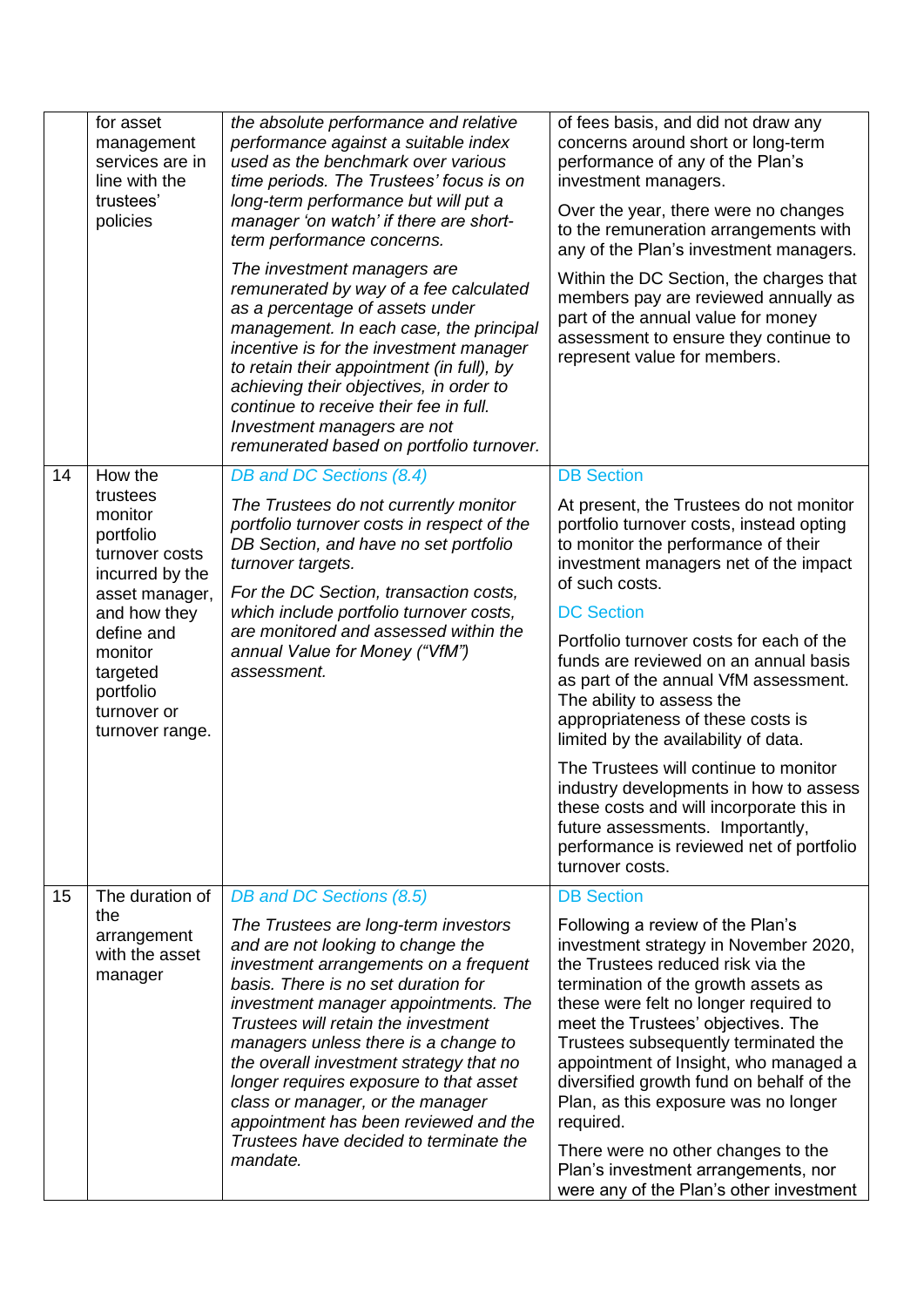| Within the DC Section, all the funds are   | managers placed under review by the    |
|--------------------------------------------|----------------------------------------|
| open-ended with no set end date for the    | Trustees.                              |
| arrangement. The fund range and            | These actions are consistent with the  |
| default strategy are reviewed on at least  | Trustees' desire not to make frequent  |
| a triennial basis. A manager's             | changes to the investment              |
| appointment may be terminated if it is no  | arrangements unless it is deemed       |
| longer considered to be optimal nor have   | necessary.                             |
| a place in the default strategy or general | <b>DC Section</b>                      |
| fund range. Where the Trustees identify    | The Trustees are long-term investors,  |
| potential improvement during the annual    | all funds are open-ended and therefore |
| Value for Money assessment, the            | there is no set duration for manager   |
| Trustees will take action.                 | appointments. MWS are responsible for  |
| Investment managers are aware that         | the selection, appointment, monitoring |
| their continued appointment is based on    | and removal of the underlying          |
| their success in delivering the mandate    | investment managers. The Trustees      |
| for which they have been appointed to      | may also choose to remove a fund from  |
| manage. If the Trustees are dissatisfied,  | the fund range if no longer considered |
| then they will look to replace the         | appropriate. No changes to the funds   |
| manager.                                   | available to members took place over   |

#### **Assessment of how the voting and engagement policies in the SIP have been followed for the year to 5 April 2021**

The information provided in this section highlights the work undertaken by the Trustees during the year, and longer term where relevant, and sets out how this work followed the Trustees' voting and engagement policies in the SIP, relating to both DB and DC Sections of the Plan.

## **Additional Information on Voting and Engagement Activity by the Plan's DB Investment Managers**

The Trustees delegate their voting rights to the investment managers, indirectly through owning units in a pooled fund.

During the period to 5 April 2021, the Plan was exposed to equity markets via investment in the Insight Broad Opportunities Fund (the Plan's 'diversified growth' allocation, which was terminated on 10 December 2020). However, as the exposure is gained through the use of derivatives, the Fund did not carry any voting rights in relation to equity holdings.

Additionally, the Fund held infrastructure assets that did carry voting rights, which are depicted below. Insight are not able to provide intra quarter information on the Fund, hence this information is shown for the 1-year period to 5 April 2021.

| <b>Voting Statistic</b>                                                        | <b>Response</b> |
|--------------------------------------------------------------------------------|-----------------|
| How many meetings were you eligible to vote at?                                | 14              |
| How many resolutions were you eligible to vote on?                             | 122             |
| What % of resolutions did you vote on for which you were eligible?             | 100             |
| Of the resolutions on which you voted, what % did you vote with management?    | 100             |
| Of the resolutions on which you voted, what % did you vote against management? | --              |
| Of the resolutions on which you voted, what % did you abstain from voting?     |                 |